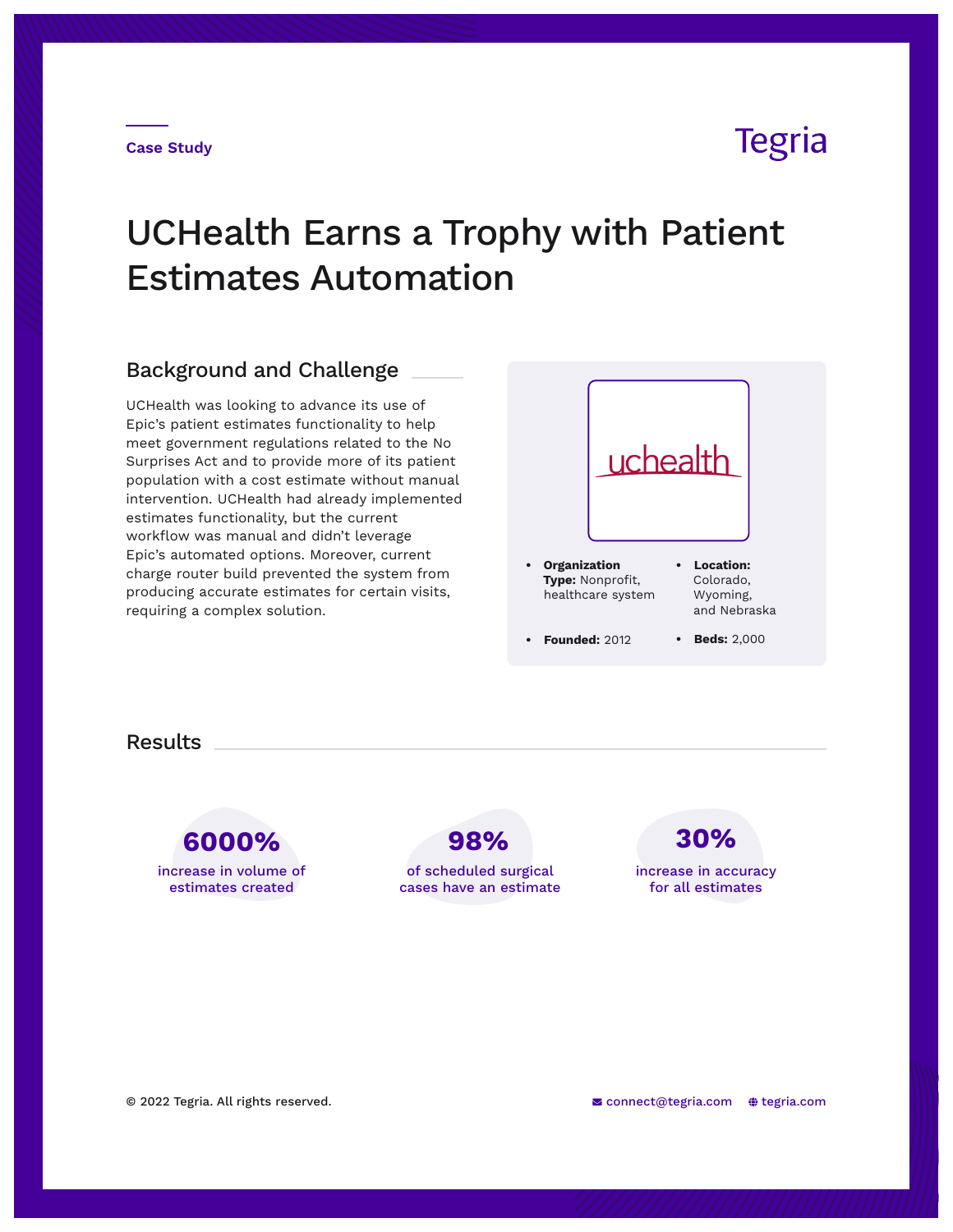#### **Case Study**

# Tegria

### Goals and Solution

UCHealth engaged Tegria to help with the process of utilizing coverage information to automatically create and finalize estimates without manual intervention, given the engagement timeframe and implementation of the No Surprises Act on January 1, 2022. The first step was an assessment to finalize the specific service lines in scope, balancing system limitations with making the greatest impact to the patient population. After approval of the scope, the execution phase began and focused on three main deliverables:

- **1. Update the charge router:** Design a solution to address current build in the charge router which was preventing accurate estimates.
- **2. Create estimates and gather data:** Enable system functionality to create pending estimages and provide accuracy data.
- **3. Finalize estimates with high accuracy:** Send estimates to patients without manual intervention that meet certain accuracy thresholds.

### Execution

#### Update the charge router

After assessing existing charge router build for routing charges to third parties, Tegria worked with UCHealth to design a solution to route charges differently and remove the build that was negatively impacting accuracy. The solution, a reporting workbench extract, was easier to maintain and aligned the third-party vendors to one method rather than supporting multiple processes. This solution required updates to thousands of orders, departments, and charge records.

#### Create estimates and gather data

The first part of estimates automation is to enable the system to create pending estimates not yet available to the patient. The data gathered from pending estimates provided the team with accuracy numbers to drive the decision of what could be automatically finalized. The solution leveraged a link between order records and visit types to create estimates for clinic visits, minimizing the amount of maintenance necessary. Taking existing workflows and billing processes into account, Tegria helped UCHealth design a solution pulling information from various Epic master files and translating it to automatic estimate creation build. By the end of the implementation, the number of estimates created per month increased by 6000 percent and 98 percent of surgical cases created an estimate.

#### Finalize estimates with high accuracy

As the team gathered data, we were able to present UCHealth with recommendations regarding levels of accuracy and scope for automatic finalization, which sends the estimate to the patient via MyChart. Tegria designed a process for determining accuracy by various criteria and set accuracy thresholds with input from UCHealth. Not only did the volume of estimates created increase dramatically, but the accuracy rate also increased by more than 30 percent! Without burdening existing staff, UCHealth successfully provided more patients with estimates that were more accurate.